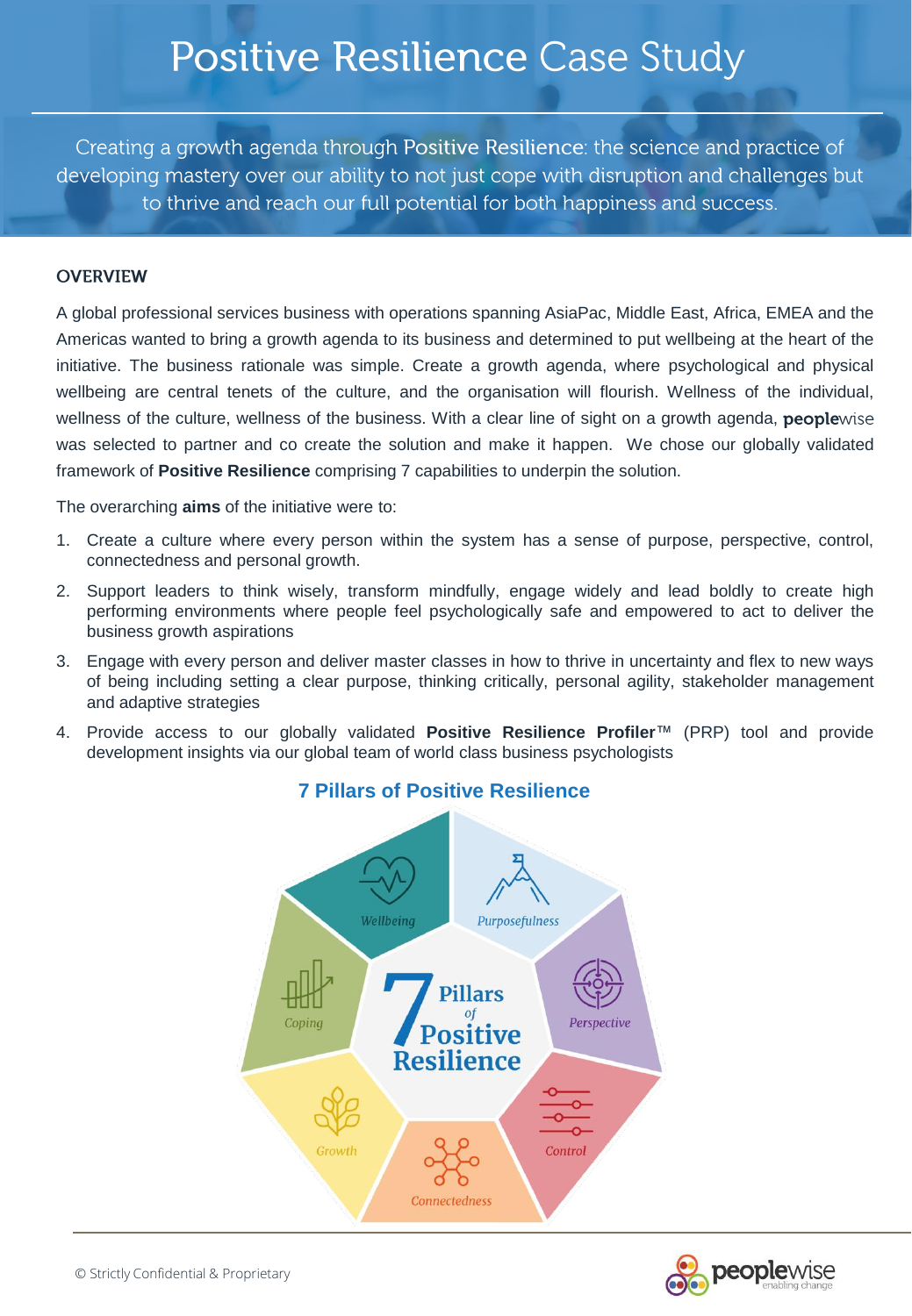## Positive Resilience Case Study

Creating a growth agenda through Positive Resilience: the science and practice of developing mastery over our ability to not just cope with disruption and challenges but to thrive and reach our full potential for both happiness and success.

#### **WHAT WE DID**

In partnership with the Group Talent Team, we engaged in a number of core activities, including:

- **1.** Virtual Town Hall & Launch Webinars. Hosted by peoplewise and the Group Talent team, people were invited to attend a virtual 'town hall' launch of the Growth Agenda initiative followed by webinars to launch the concept of **Positive Resilience**.
- **2. Individual online PRP completion.** Starting top down from the Executive, all leaders were invited to complete the **Positive Resilience Profiler**™ (PRP) psychometric via our Enable talent platform. **PRP**™ results were benchmarked and reported against a large global comparison group of leaders of others, leaders of leaders and leaders of enterprise from a broad range of industries. Internal benchmarks were also computed once a critical number was amassed. Following on from the leader populations, all employees were invited to complete the **PRP**™.
- **3. Personal report & development feedback 1-1 session** During the 1-1 feedback sessions, the individual's scores were shared and discussed across each of the **7 Pillars of Positive Resilience**, using coaching techniques to draw out key themes, strengths to leverage and strategies to develop and maintain **Positive Resilience**. Sessions were primarily conducted virtually with some face to face.
- **4. Master classes in how to thrive in uncertainty and flex to new ways of being** All employees attended team-based master classes to learn how to grow and maintain individual and collective **Positive Resilience** in their teams and wider environment. A wider cultural lens was also emphasised in order to build a strong and sustainable growth agenda based on a framework of **Positive Resilience**. All teams were required to identify specific individual and team ROI metrics which would be tracked longitudinally. These included purpose revisions, critical incident evaluations and new ways of working. Feedback from these sessions has been overwhelmingly positive.

#### **WHAT WE FOUND**

**Consolidated report & ongoing support** Data from each component of the initiative were consolidated via quantitative and qualitative analysis to deliver a concise landscape of emerging themes including strengths and opportunities to further develop **Positive Resilience**, emerging business challenges and wider development themes. Data informed specific activities which are now embedded in the business to ensure ongoing targeted support for the development and sustainability of **Positive Resilience** and promotion of a culture that advances the growth agenda.

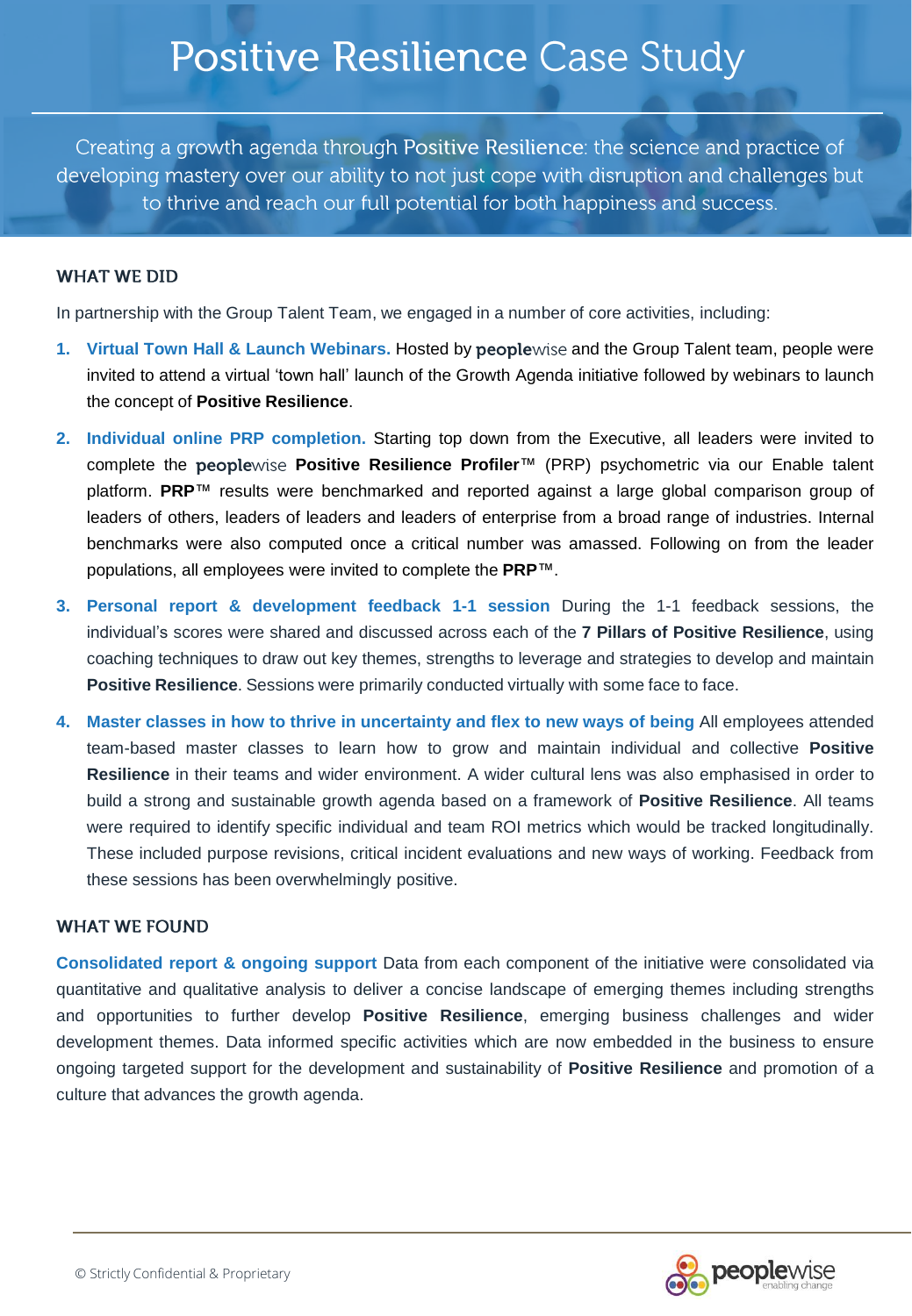# Positive Resilience Case Study

Creating a growth agenda through Positive Resilience: the science and practice of developing mastery over our ability to not just cope with disruption and challenges but to thrive and reach our full potential for both happiness and success.

### **NEXT STEPS**

Our partnership is ongoing and our continuing work with our client includes:

Investment in development of a **leadership community of practice** with a shared vision and ability to tap into the benefits of **collective Positive Resilience,** including particular focus on:

- Co-creating a shared vision and sense of **Purposefulness**
- Shaping individual and collective thinking styles to enhance strategic thinking, critical incidence analysis and operational problem solving through balanced **Perspective**
- Growing deeper shared identity and sense of **Connectedness** across this population and its wider stakeholder groups
- Cascading learnings to their wider teams with support to create a clear sense of purpose and a culture that advances the growth agenda
- Investment in development of **individual leaders,** including particular focus on:
	- 1-1 targeted development as a vehicle for accelerating and sustaining individual growth as professionals and leaders of business
	- A mentor system with senior executives
	- Knowledge sharing forums, critical review forums and group learning experiences that will equip leaders with the mindset, knowledge, skills and tools to enable them to effectively navigate the complex and changing work environment



Investment in creating sustainable **growth through wellbeing,** including particular focus on tools and techniques that will enable employees to build and sustain physical and mental wellbeing.

### **BUSINESS FEEDBACK**

Thank you so much. I really found these sessions most helpful. It has been and continues to be a growing experience for me personally and much needed at a time like this. My team has benefited, and I can see change already in the way we approach things and openly discuss and review when things go wrong. The well being sessions have been especially powerful as have the mindset lessons and how to manage the 'hijack'! Thank you. Senior leader, WKS

I am using this to grow an open and safe culture in which my team can learn the skills of perspective and the value of connectedness. We are targeting these for now as they are most relevant to our critical work where there is immediate consequences for a wrong decision. This is helping us forge a new way of thinking and working and sharing with our wider stakeholder groups. Leader JB